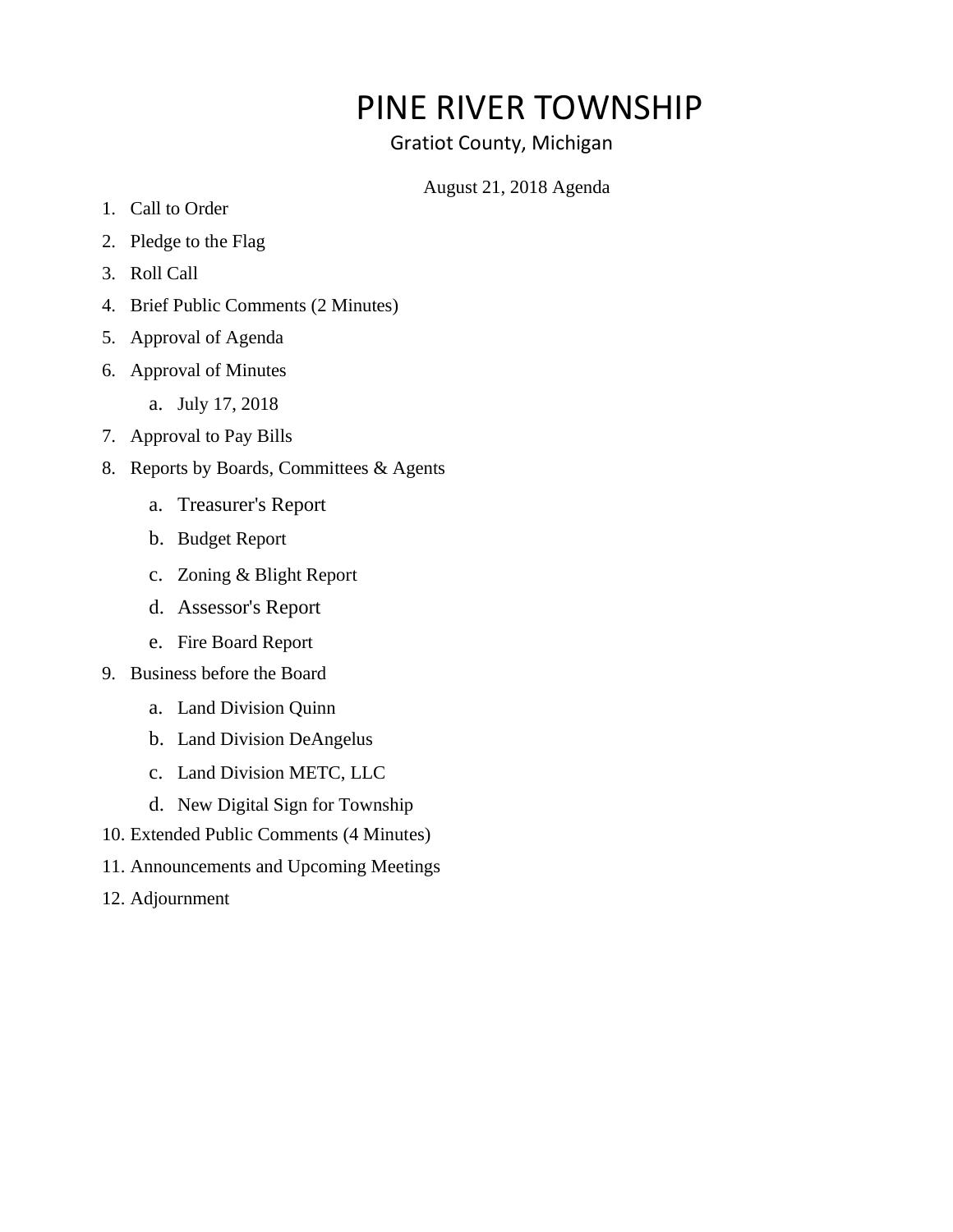## **MINUTES OF THE PINE RIVER TOWNSHIP BOARD MONTHLY MEETING AUGUST 21, 2018**

- 1) The regular monthly meeting of the Pine River Township Board was called to order at 7:02 P.M. by Supervisor Beeson at the Township Hall.
- 2) Pledge the flag: The board and the public said the pledge to the flag.
- 3) Roll Call: Baker: present, Best: absent, Moeggenborg: absent, Beeson: present, Whitmore: present. (3) Board members present, (2) absent.
- 4) Brief Public comments (2 minutes): Chuck Murphy thanked Pine River for the votes.
- 5) Approve the Agenda:

Motion by Baker: second by Whitmore: to approve the agenda as presented. All present board members approved. Motion carried 3-0.

6) Approve the Minutes:

Motion by Baker: second by Whitmore: to approve the Regular Meeting Minutes of July 17, 2018, with the amendment with the approval of Election Inspectors for the August Primary. All present board members approved. Motion carried 3-0.

7) Approval to Pay Bills:

Motion made by Baker: second by Whitmore: to pay bills as presented in the amount of \$118,994.56. All present board members approved. Motion carried 3-0.

- 8) Reports by Boards, Committees & Agents
	- a) Treasurers Report Discussion: Board Reviewed, Bank Reconciliations have been received and reviewed by all present. Placed on file.
	- b) Budget Report Discussion: report placed on file.
	- c) Zoning & Blight Officer Discussion.
	- d) Assessor Report Discussion.
	- e) Fire Services no report.